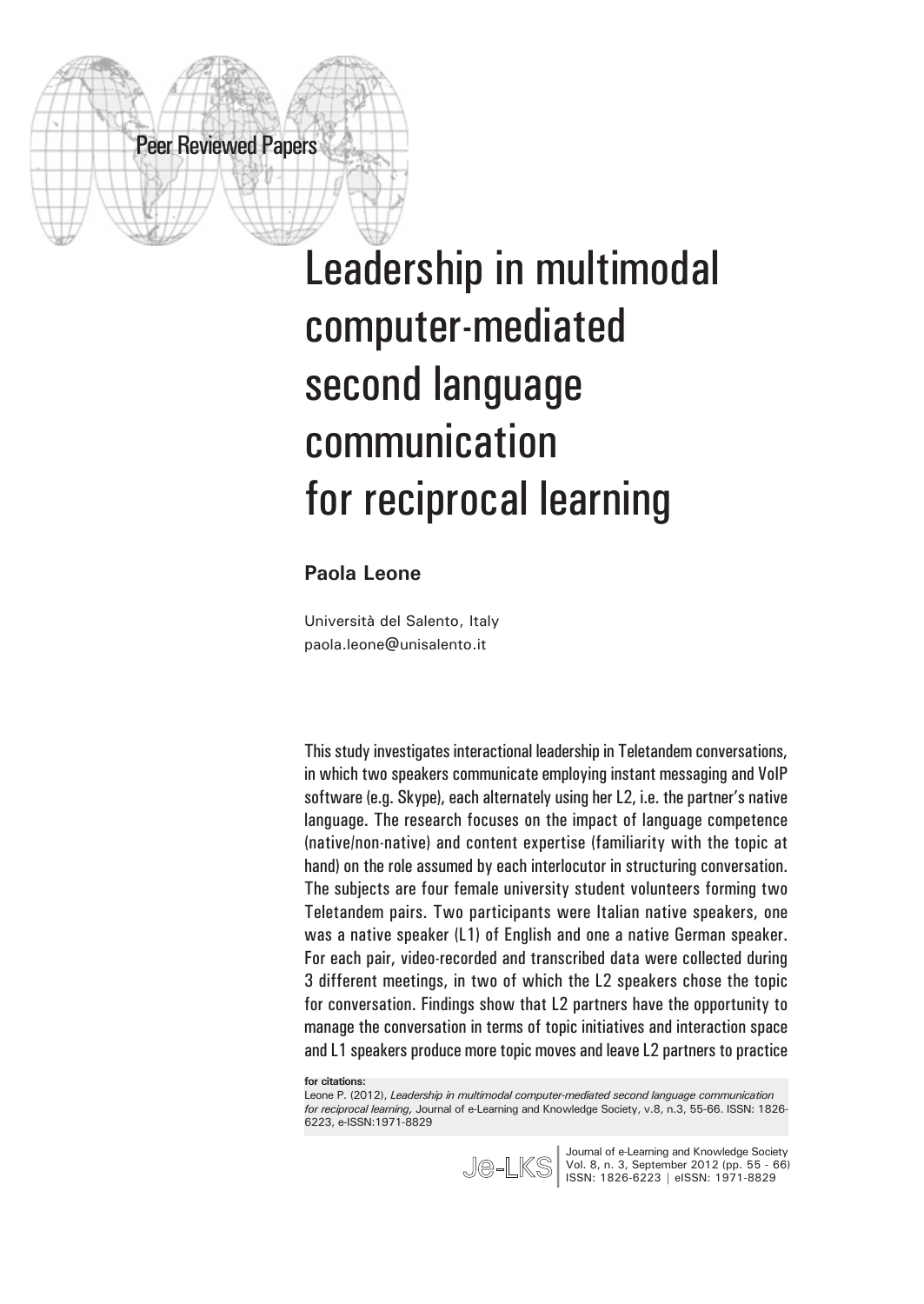the target language during long turns.

# 1 Introduction

This study addresses the issue of interactional leadership in Teletandem conversations (Telles,  $2009$ <sup> $\text{I}$ </sup>, in which two speakers communicate via videocalls and text chat and alternate use of L2, i.e. the native language of the interlocutor. Specifically, the research focuses on the impact of language competence (native/non-native), content expertise (level of familiarity with the topic at hand) on the role assumed by each interlocutor in structuring conversation. Video-recorded and transcribed Teletandem conversations are the basis for the current research. The subjects are 4 female university student volunteers forming 2 Teletandem pairs. The first pair (PAIR1) was composed of one native Italian speaker (PAIR1ITL1) and one native English speaker (PAIR1ENGL1). The second pair (PAIR2) was composed of one native Italian speaker (PAI-R2ITL1) and one native German speaker (PAIR2GERL1). The conversations were carried out via computer using instant messaging and VoIP software (e.g. Skype)<sup>2</sup>. Their language proficiency in L2 ranged from upper-intermediate to advanced. Data were collected during 3 different meetings (M1, M2, M3), each lasting approximately 1 hour (total of 6 hours of conversations).

The research questions were:

- 1. Is there one interlocutor who leads the communicative exchange flow?
- 2. Does content expertise have an impact on the way each speaker contributes to structure conversation flow?

# 2 Tandem and Teletandem discourse: differences and similarities

Teletandem learning is an online form of "conversation for learning" (Kasper, 2004), in which learners project their personal and cultural identity, develop competences in L2 as well as abilities for transcultural communication (Hepp, 2009) through computer-mediated communication (CMC). Teletandem communicative exchanges have similar characteristics to face-to-face tandem conversations (Brammerts, 2003). In both learning contexts, speakers have a "dual-focus" in mind (Apfelbaum, 1993; Bange, 1992). One is the language used for communication: for instance, participants correct/repair their interlocutor's language misuse, negotiate meanings, explain a rule related to their first language, etc. The other is the topic under discussion, marked, for instance, by the presence of appraisal/agreement sequences. This latter quality makes Teletandem conversation close to natural peer communication (Apfelbaum, *op.* 

<sup>1</sup> www.teletandembrazil.org.

<sup>2</sup> VoIP (Voice over Internet Protocol) is a technology that allows to make videocalls via computer networks such as Internet. Skype is one of the most used software for communicating via videocalls and chat (http://www.skype.com/intl/it/home).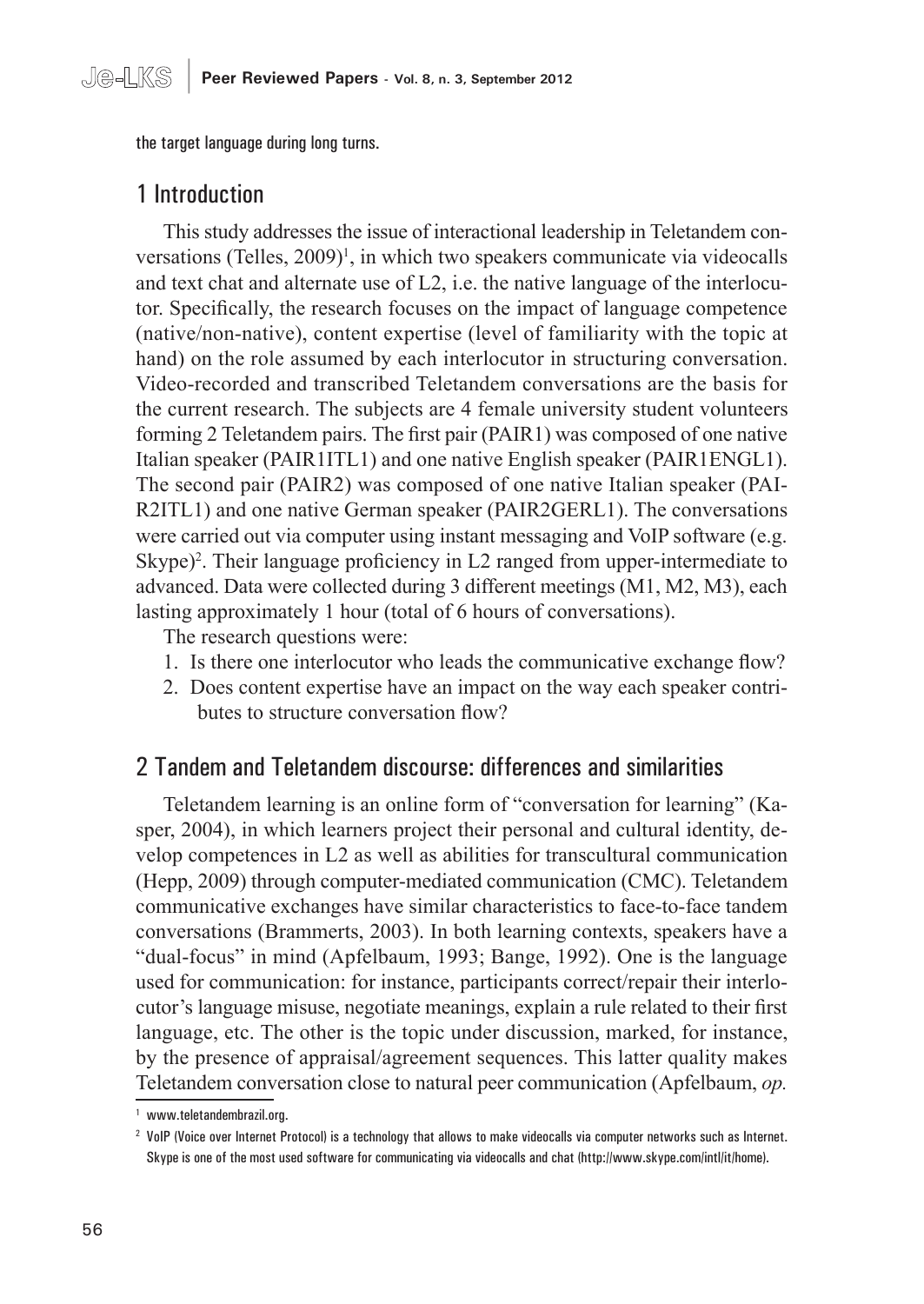#### *cit.*; Anderson & Banelli, 2005; Leone, 2009a, 2009b).

In sequences of focus on form both negotiation of meaning and repair play an important role since they allow communication development to take place and contribute to the development of L2 language competence. Negotiation of meaning aims at resolving communication problems (Gass, 1997; Leone, 2009a, 2009b, forthcoming/a). In the specific case of Teletandem communication, written chat can be prompted by non-comprehension and use as a strategy to facilitate communication: by writing a word that has not been understood due to pronunciation or writing a translation of the word, interlocutors use a semiotic code that makes the message permanent and accessible over time (Leone, 2009b). Other sequences of focus on form are repairs which arise because appropriate target language vocabulary or expression is missing or because the non-native speaker is not sure whether certain forms are correct or understandable.

Code-switching is another common characteristic of Tandem and Teletandem. Sometimes it is employed at a transactional level, such as for facilitating communication. i.e. when the non-native speaker uses the expression in another language to indirectly show his/her need to be assisted (Ex. 1), or for evoking a context in which, for example, an event takes place (Anderson & Banelli, *op.cit.*).

#### **Ex.1** (PAIR1M3)

ENGL1: studentesse [sì] a:hm e questo è speciali per noi perché abbiamo l'opportunità di imparare come ((keyboard noise)) come a:hm **no se are run** umh ITL1: **forse come gestire in quel senso**  ENGL1: **sì esatto come gestire un gruppo** grande di tre- di trenta ragazze3

Other times code-switching is used at the interactional level, as shown in the use of discourse markers, which combine lexical units in L1 and in L2 (e.g. ah sì ah ja).

As in face-to-face tandem, in the Teletandem conversations analyzed in this study, speakers also integrate gestures and body movements into their communication process. In the analyzed data, for instance, one of the partner's movement towards the webcam is interpreted by the primary speaker as a sign of non-understanding and a request for repetition. As can be easily imagined, however, since Teletandem is computer-mediated communication (CMC) the use of gestures is generally limited to a section of the upper body.

<sup>3</sup> Unless otherwise indicated, extracts are transcriptions of oral speech and translations into English are provided in footnotes. ENGL1: and this is special for us because we have the opportunity to learn how a:hm I don't know (in Spanish in the original) to run (in English in the original); ITL1: maybe you mean how to manage a big group with three- thirty girls; ENGL1: yes exactly how to manage a big group with thirty girls.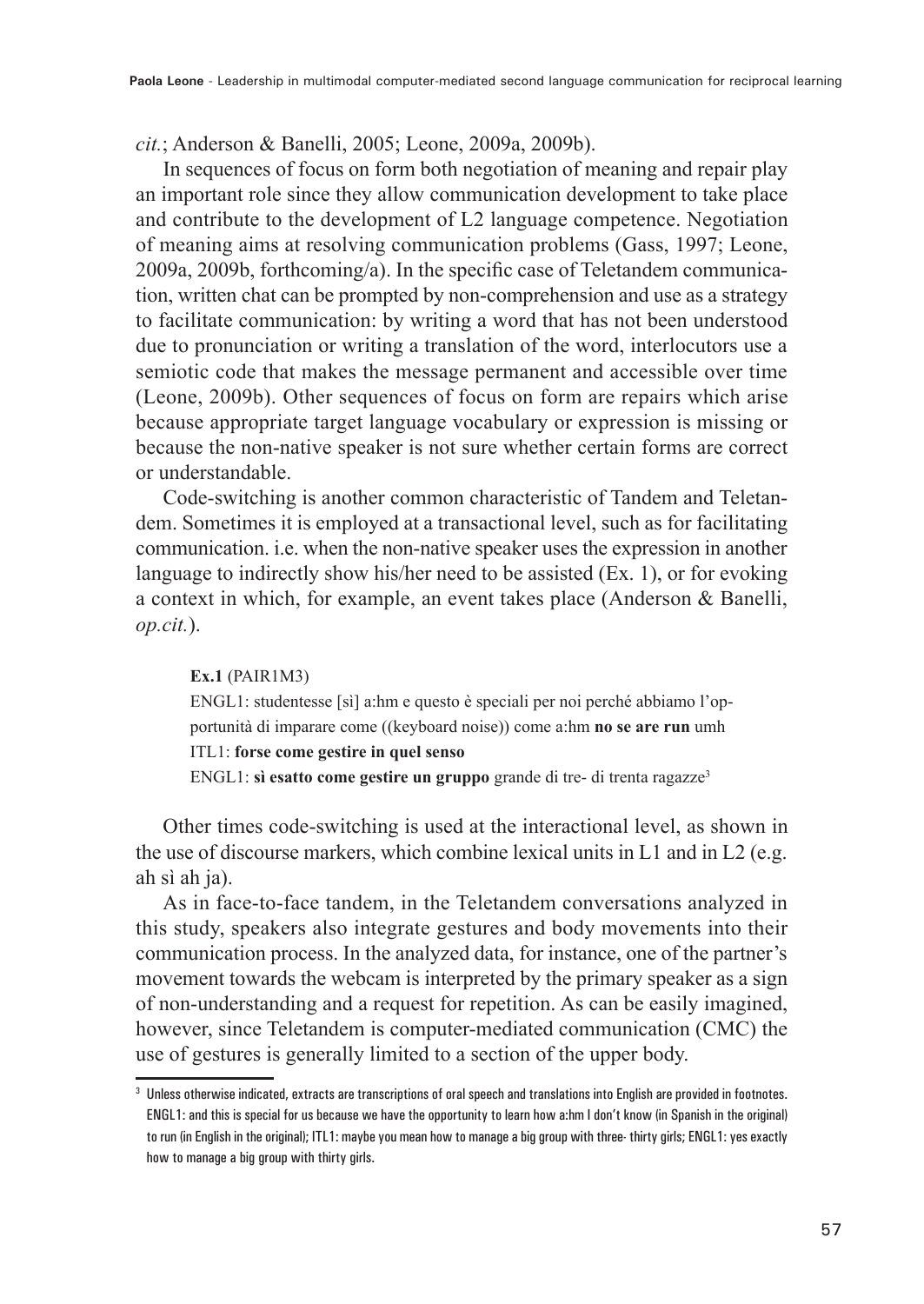# 3 The analytical framework

The current study aims to analyse how Teletandem participants interpret the role they can assume in communication and in the learning process when internal conditions, i.e. language competence, and external conditions, i.e. topic choice, change. The research relies on an analytical framework employed for investigating dominance in different social contexts. In particular, for the purposes of the current research, data will be analysed following a framework I have already employed in a previous research project, whose focus was the role of the native speaker in structuring conversation flow, and the influence of content familiarity and topic choice on non-native speaker performance during one pair of students' Teletandem conversations (Leone, forthcoming/b; see also infra par. 3.3).

The following dimensions were considered for data analysis:

- sequential dominance, which regards "relationship between utterances" (Itakura, *op.cit.*, p. 1864). In each exchange only the controlling move is counted without considering the numerical evaluation of potential strength (as in Linell *et al.* 1988 and Linell, 2009). In order to establish whether the initiation move is controlling or not, the response is taken into account;
- quantitative dominance as measured by the average turn-length in terms of number of words.

In the following paragraphs I will briefly discuss previous studies on dominance (par. 3.1), then describe the data collection procedure used in the present study (par. 3.2), delineate the analytical framework (par. 3.3) and, finally, examine the data results (par. 3.4).

# 3.1 Previous studies

The analysis of conversation structure and the role assumed by each interlocutor has been the focus of applied linguistics research on "dominance", a word that I will henceforth avoid, preferring instead "leadership" which has a less negative connotation. "Dominance", a general term used in different fields of studies, particularly in psychology and sociology, expresses the position of authority of one human or animal group or individual over others and is intended as the opposite of submission. In common use, saying that one person is dominant evokes this person's power over another and carries negative cultural and emotional associations. On the other hand, "leadership" underlines the positive effects that controlling a conversation might have in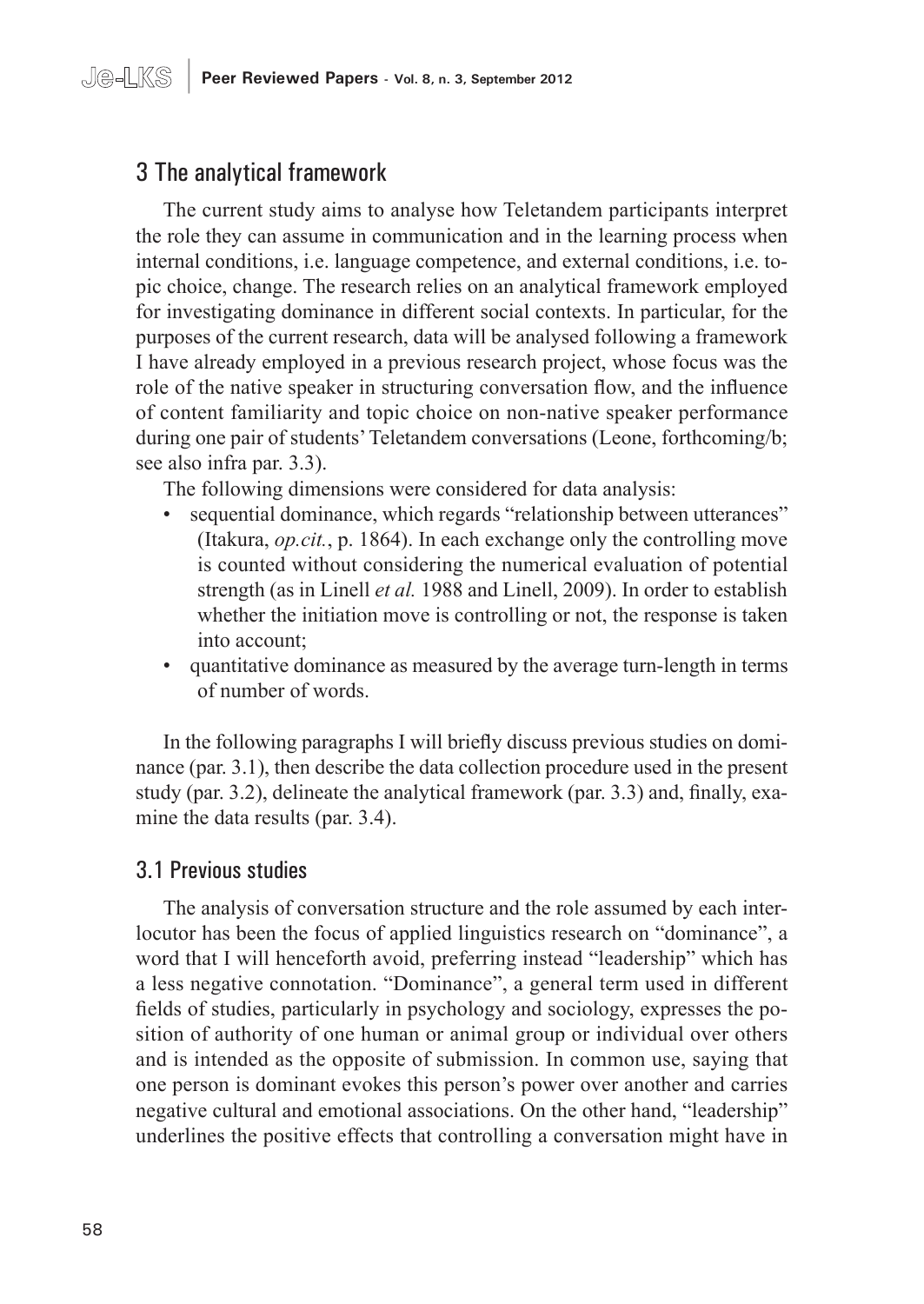native/non-native communicative exchanges since the leader is also an active collaborator. In other words, (s)he is the one who assumes responsibility, for instance, for accomplishing a task (e.g. by talking with the partner), or for defining ways of finding solutions to communicative problems (e.g. by issuing clarification requests).

in the last 30 years extemsove research on the role assumed by speakers in structuring conversation flow has provided scholars with a rich body of analytical frameworks and descriptive facts. A fairly well-known scientific contribution is the work by Linell and his colleauges (among others see Linell *et al.*, *op. cit.*; Linell, *op.cit.* ) who propose a framework for analysis based on different dimensions: the number of words uttered in a turn by each speaker and the average turn-length and topic (or semantic) dominance, measurable for instance by the introduction of new content words. Another dimension, "interactional dominance", deals with patterns of asymmetry, and consists in a detailed analytical framework based on 18 categories of turns. The classification comprises both an initiative (I) and a response (R) (Sinclair e Coulthard, 1975), whose strength in structuring conversation is evaluated on a six-point scale. A strong initiative is for instance a question which brings about new topics; conversely, a weak initiative is a response which shows no tendency to develop new content in the dialogue.

Whereas the model proposed by Linell *et al.* (*op.cit.*) and Linell (*op.cit.*) chiefly aimed to characterize various social situations, showing different interactional behaviours in symmetrical (e.g. conversation between two native peers) and asymmetrical (e.g. doctor-patient interaction) contexts, for the purposes of the current study, it seems more appropriate to follow the analytical framework of Itakura (2001) which focuses on the description of a non-institutional context (i.e. L1 and L2 conversations between Japanese male and female speakers) trying to identify differences in behaviour between the two interlocutors. As in Itakura (*Ibidem*), the focus of the current study is on only one social situation, i.e. the role assumed by each actor in relation to the conversation flow, including the role each plays in solving communication problems, which are particularly relevant in native/non-native conversations. Itakura (*Ibidem*)'s analytical framework considers:

- sequential dominance, i.e. the direction of interaction, resulting from qualitative analysis and measurement of controlling topic moves;
- interaction space, i.e. a quantitative measurement of words and turns produced by each interlocutor;
- participatory dominance, i.e. a participant's right to take part in the conversation, i.e. interruptions and overlap.

As was the case in the study by Itakura (*Ibidem*), the current analysis will be carried out by measuring behaviours pertaining to opposite extremes, i.e.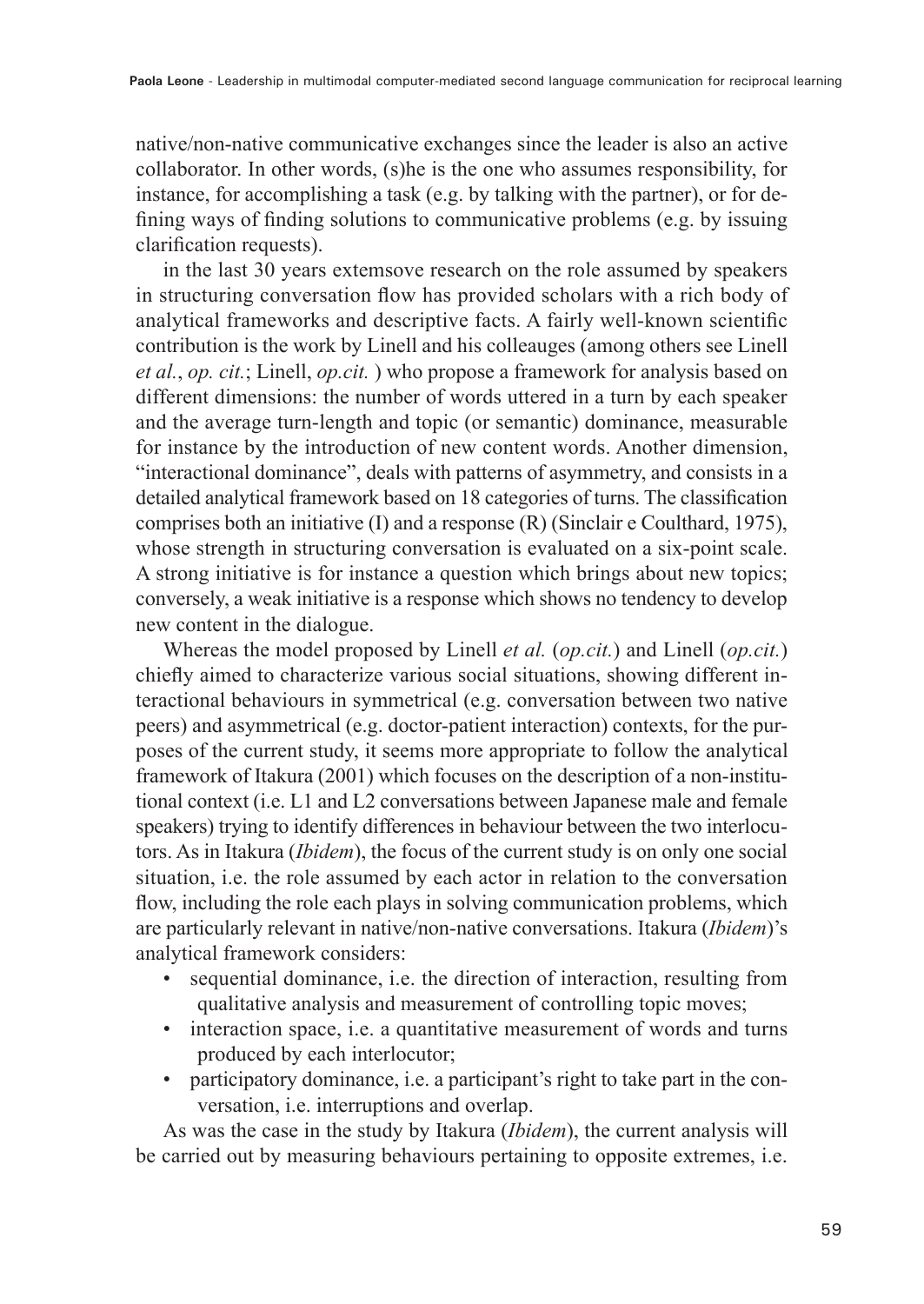controlling and non-controlling moves, instead of using an ordinal scale ranging from strong to weak moves, as the one mentioned above by Linell *et al.* (*op.cit.*) and Linell (*op.cit.*) Strong moves have an actual impact on the other speaker's contribution; conversely, weak moves do not lead to any change in the discourse (e.g. a repair which is not followed by an interlocutor's focus on form). Although this polar analytical measurement tends to result in a less subtly-articulated description of the interaction structure, it allows for a comparison of two interlocutors' general attitudes towards the conversation, showing who actually manages the discourse flow in terms of the measured variables.

Unlike Itakura (*op.cit.*), for the current research, interruptions and overlaps will not be considered since they have a low frequency in our data (e.g. 3 interruptions in PAIR1M2). Although the full-duplex technology offered by Skype allows participants to send and receive messages over the same channel at the same time, during Teletandem sessions disrupting an interlocutor's turn and speaking at the same time seem to be avoided by speakers who prefer not to violate a speaker's turn and right to talk (West & Zimmermann, 1983).

# 3.2 Data collection

Data were collected by video-recording two pairs of female university students (PAIR1 and PAIR2) during 3 different Teletandem meetings. Each meeting was programmed to last 1 hour. Unfortunately, during the third meeting PAIR2 had a problem with the Internet connection, so Meeting 3 conversation lasted less than one hour (48 minutes). In order to give homogeneity to the data related to PAIR2, the length of all the other meetings (i.e. M1 and M2) was reduced. Conversation during M1 was half in Italian and half in English for PAIR1, half in Italian and half in German for PAIR2. Conversely, during M2 and M3 speakers spoke in one language only, either Italian or English for PAIR1, either Italian or German for PAIR2. In M1 there was no previous topic choice whereas in M2 and M3 the topic was chosen by the L2 speaker.

### 3.3 Data analysis

In the analysis the "dual-focus" of Teletandem conversations was taken into account. Hence together with initiations, which serve to elicit relevant information in relation to a topic (Ex. 2 below) or introduce new material into the conversation (Tsui, 1994), moves incorporated into metalingual sequences (e.g. negotiation of meaning) (Ex. 3 below) were also taken to constitute valid examples of potential "controlling moves". Therefore, indicators of non-understanding are actually considered appropriate responses to an unclear utterance, anticipating and projecting the metalingual focus of the subsequent contribution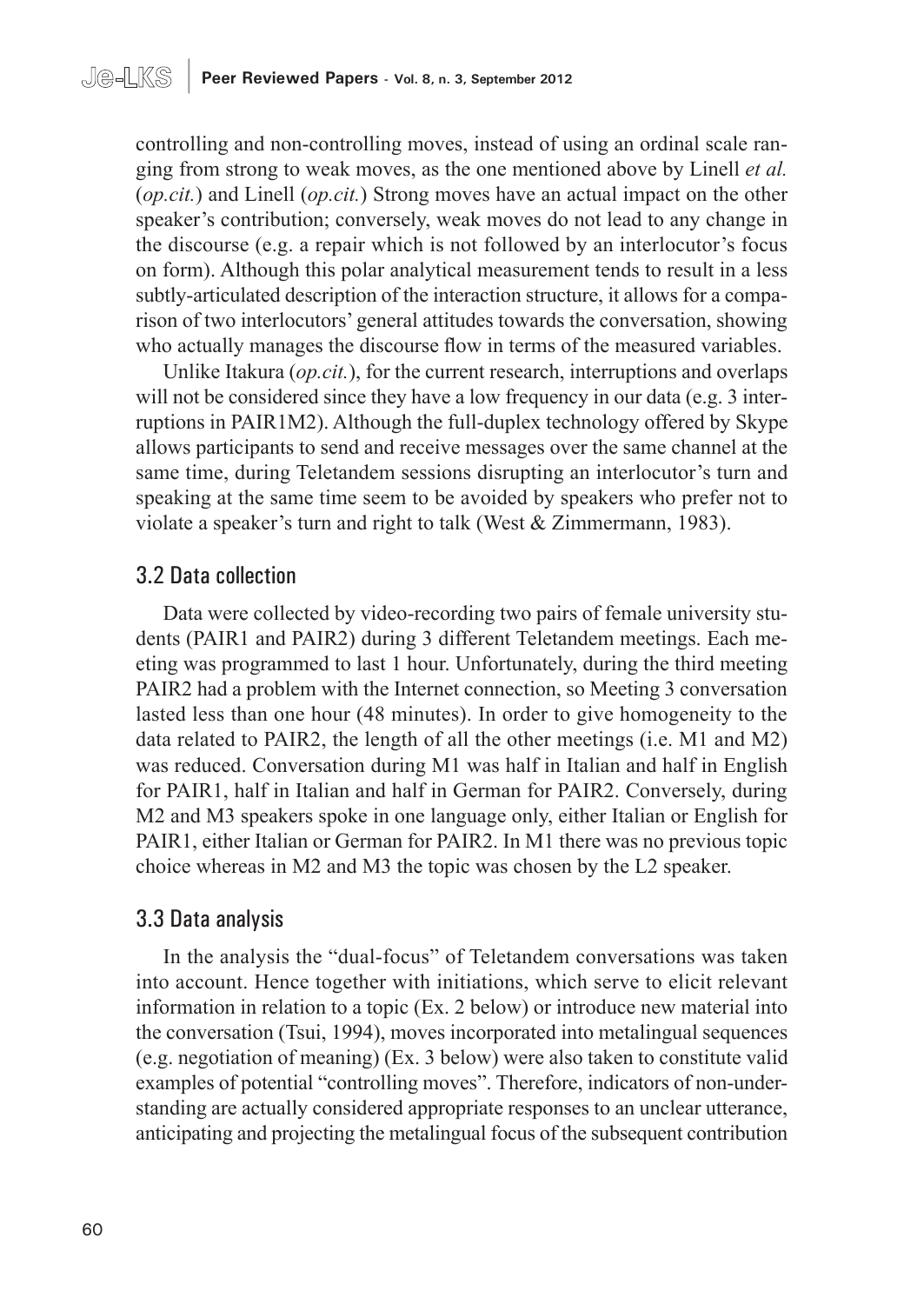#### if followed by a complying response.

#### **Ex.2** (PAIR1M2)

#### ENGL1: **would you want to go back to algeria**

ITL1: ya I would like actually I liked really I enjoyed my staying there because it was at first it was really interesting I was always looking anywhere because I felt it really different from what I am used [so]

#### **Ex. 3** (PAIR2M2)

ITL1: e poi trovi il partner per fare teletandem GERL1: sì ITL1: prima metti la notizia e poi ti rispondono GERL1: **ehm non ho capito**

ITL1: tu metti un annuncio una notizia su questo sito e poi chi è interessato risponde al tuo annuncio funziona così<sup>4</sup>

Conversely, the following moves are considered to be "non-controlling":

- moves that have a focus on form but do not lead to a change in the behaviour of the other speaker, such as native speaker repairs that are not incorporated into the partner's subsequent turn;
- moves followed by listener responses (Clancy *et al.*, 1996) which have a strictly interactional value and show a lack of initiative properties such as backchannels (e.g. continuers, displays of interest: ja ja ja), jointly constructed turns as forms of collaborative behaviour and echo repetition;
- closing turns of fixed sequences such as a greeting sequence.

Some characteristics of speech, i.e. the proactive feature at the discourse level of turns were underestimated since the analysis aimed to highlight turn properties at a topic level. As shown in extract n.4, although the "ciao" by the Italian native speaker gives the interlocutor the opportunity to open a new sequence (i.e. hai video), it lacks proactive features in terms of topic.

**Ex. 4** PAIR1M1 ENGL1: ciao ITL1: **ciao** ((laugh)) ENGL1: hai video

<sup>4</sup> ITL1: first you write the news for Teletandem; GERL1: yes; ITL1 first you write the news and then they answer; GERL1: ehm I do not understand; ITL1: you write the notice the news on this website and then who is interested answers your notice it works in this way.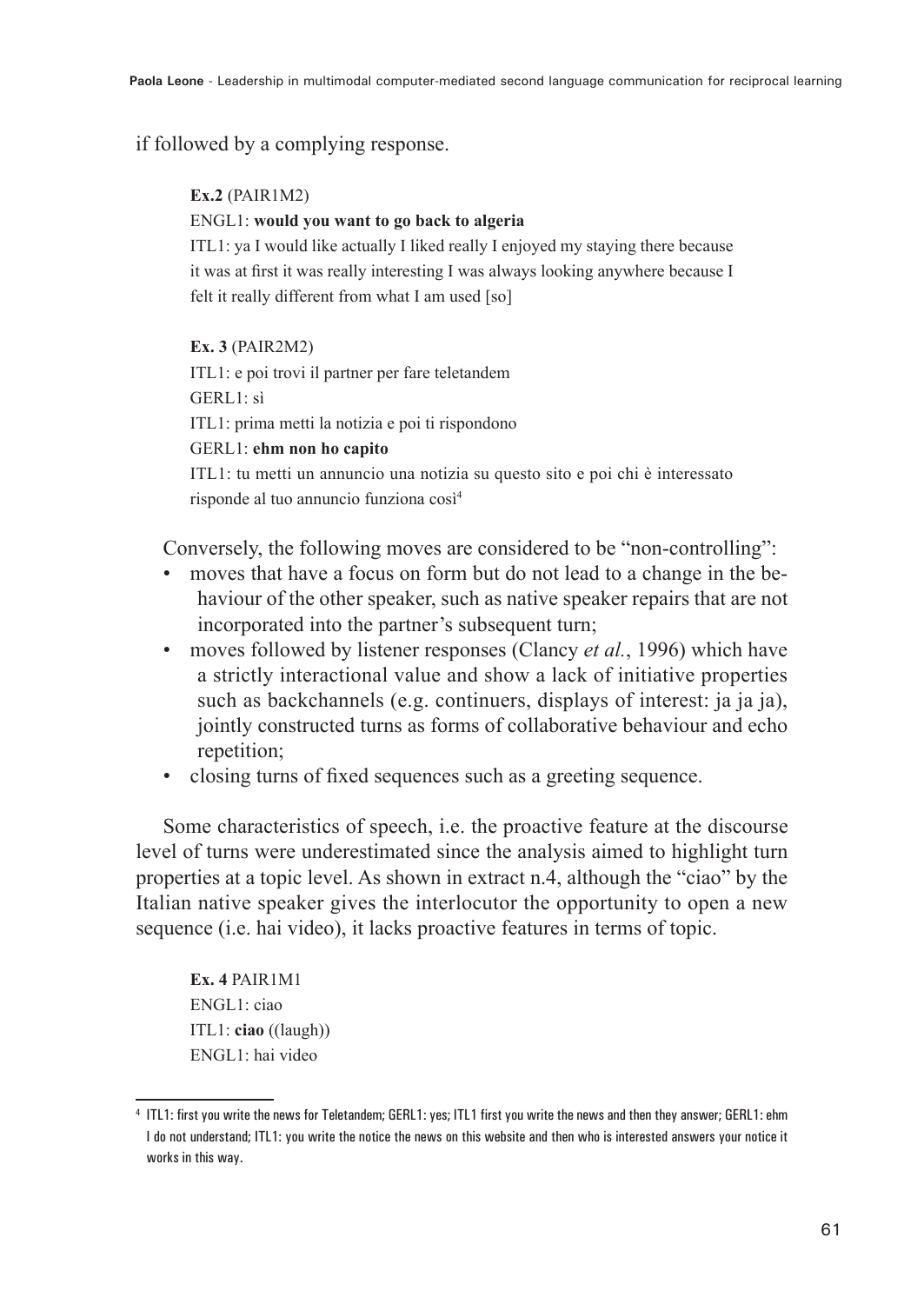

ITL $1$ : sì sì sì sì ciao<sup>5</sup>

In order to compare data between meetings, both M2 and M3 were divided into two parts (also called 'events'): part1 for PAIR1 30 minutes each, and part1 for PAIR2 lasted approximately 24 minutes. Thus, for data analysis, 6 different parts were considered (see figs. 1-4).

### 3.4 Results

For each pair the results were analysed by comparing each interlocutor's behaviour in terms of sequential and quantitative dominance (figs. 1-4). Then consistency between these two dimensions was considered in order to see if there was any correlation (e.g. increase in percentage of topic moves related to an increase in average turn-length).



Fig. 1 - PAIR1: Percentage of controlling topic moves in relation to the total number of turns.

<sup>5</sup> ENGL1: hi; ITL1: hi; ENGL1: do you have video; ITL1: yes yes yes yes hi.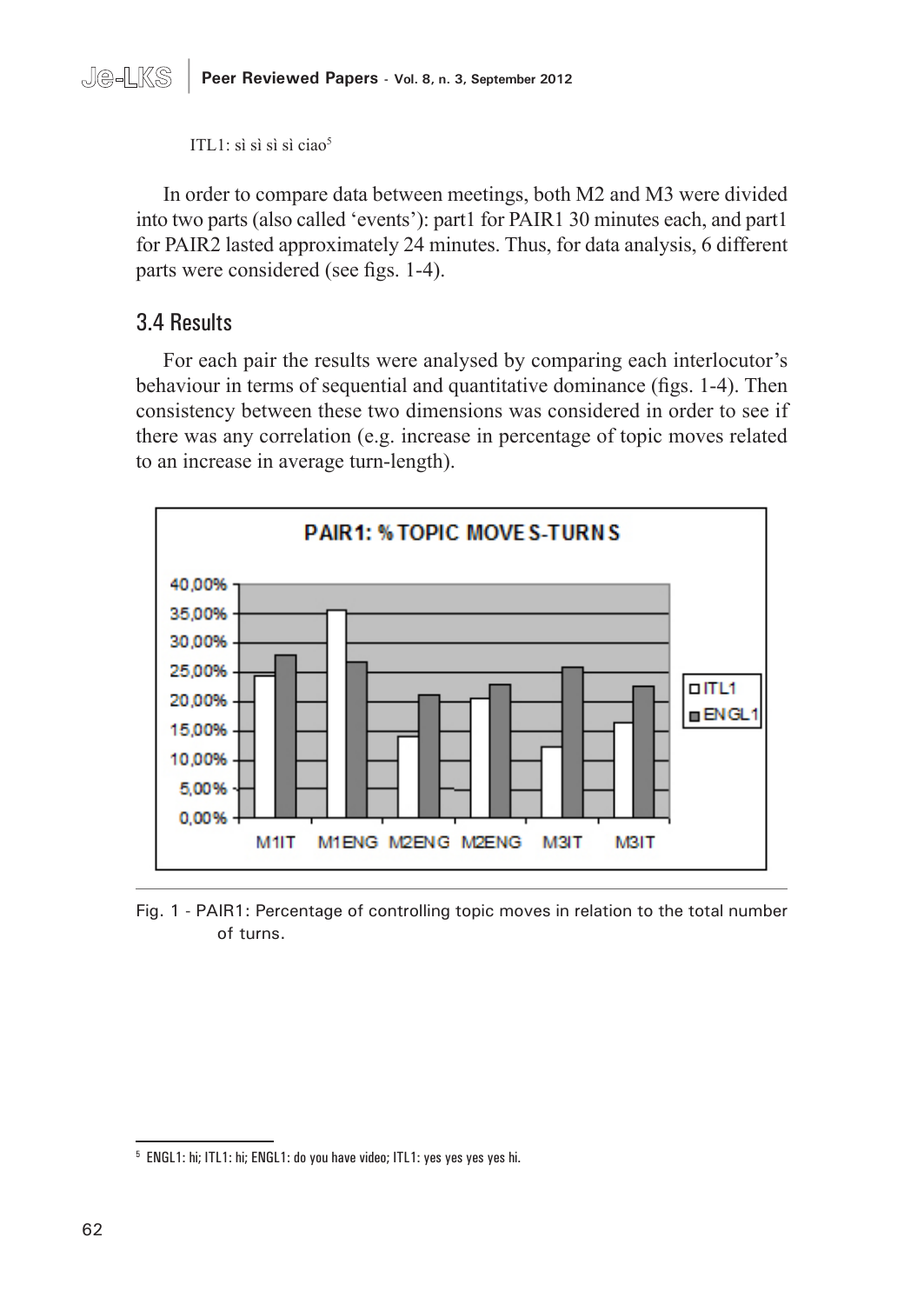

Fig. 2 - PAIR2: Percentage of controlling topic moves in relation to the total number of turns

Figures 1 and 2 show that no speaker controlled topic development in all 6 events. However, 2 speakers did produce more topic moves in 5 out of 6 events: PAIR1ENGL1 and PAIR2ITL1. Therefore, there was no significant difference in topic moves with the partner in 4 events. The gap in percentage between each interlocutor's topic moves became consistent in favour of the non-native speaker for PAIR1 during M3IT and for PAIR2 during M3GER. Therefore, we may conclude that topic familiarity, depending on topic choice, favoured the non-native speaker who showed a tendency to be topic leader (i.e. PAIR1ENGL1; PAIR2ITL1).



Fig. 3 - PAIR1: Average turn length (spoken and written words).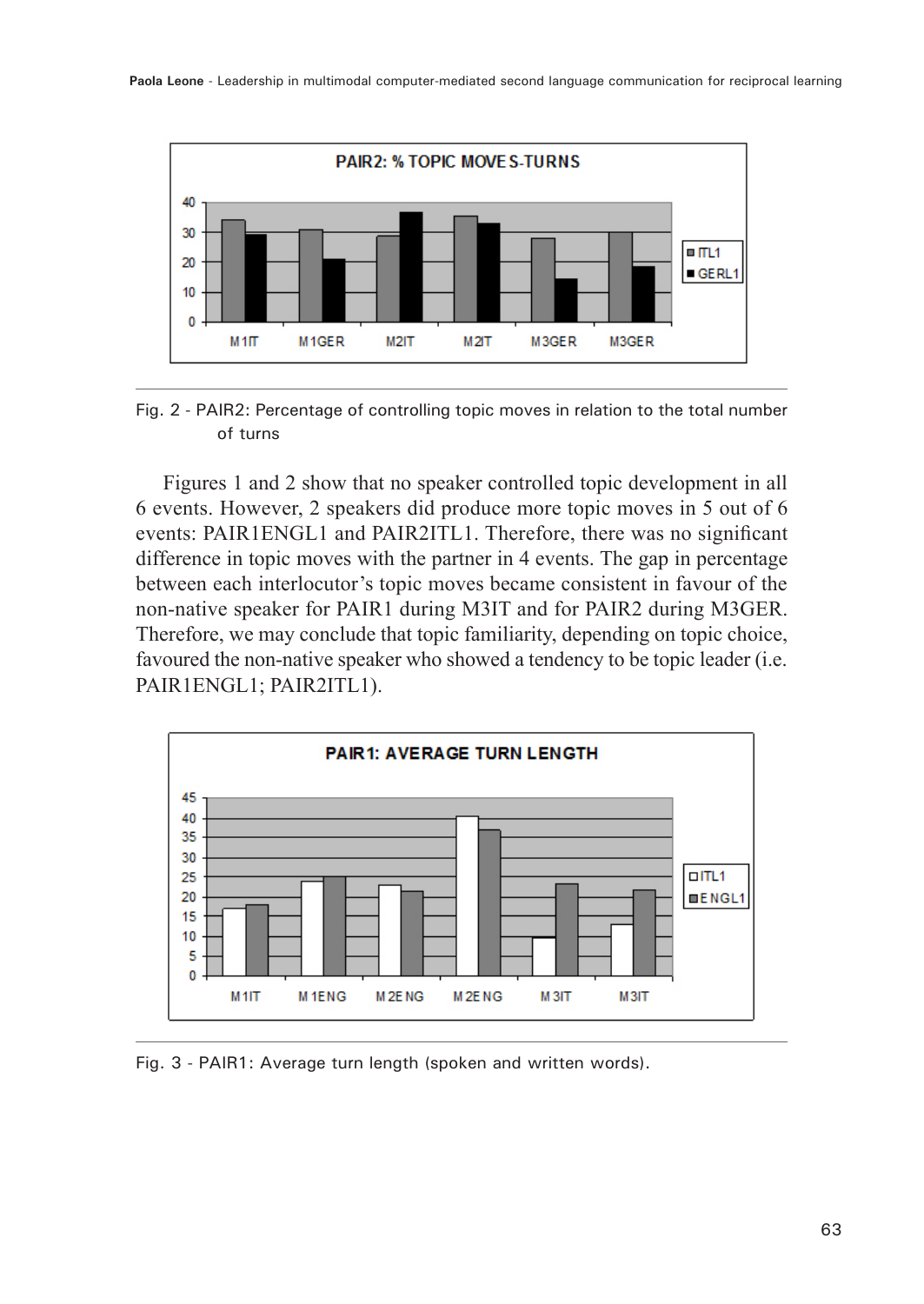

Fig. 4 - PAIR2: Average turn length (spoken and written words).

As regards average turn-length (figs. 3 and 4), the difference in behaviour between speakers in the same pair does not seem to be particularly significant, apart from M3 when PAIR1ENGL1 and PAIR2ITL1 communicate in L2 about the topic of conversation the L2 speaker chose. As pointed out above, these two speakers are the ones who show a tendency to produce more topic moves (figs. 1 and 3).

Consistency between the two measured variables is noticeable in PAIR1 M3IT and in PAIR2M3GER (figs. 2 and 4): ENGL1 and ITL1 produce substantially more topic moves and longer turns. On the other hand, there is inconsistency as the relationship between the two measured variables does not show coherence with regards to discourse controlling behaviour. This is the case when the speaker produces many topic moves (e.g. more questions) but her average turn-length is less than that measured for her partner. This is how, for instance, PAIR1ENGL1 behaves in M2ENGL\_part2 (figs.1 and 3) and PAIR2ITL1 in M2IT part2 (figs. 2 and 4), showing that speakers collaborate in building a communicative context in which the native speaker facilitates the communication process by, for instance, asking questions and allowing the partner to talk thus letting the non- native speaker practice the target language.

# Conclusions

The aim of current study was to evaluate the impact of individual variables, i.e. language competence, and external variables, i.e. topic choice, on conversation structure in Teletandem sessions during which speakers talked via computer in order to develop communicative competence in L2. Two dimensions were measured: sequential dominance, i.e. quantity of topic moves produced by each speaker and the interaction space, i.e. average turn-length.

The absence of statistical analysis imposes the necessity for caution in con-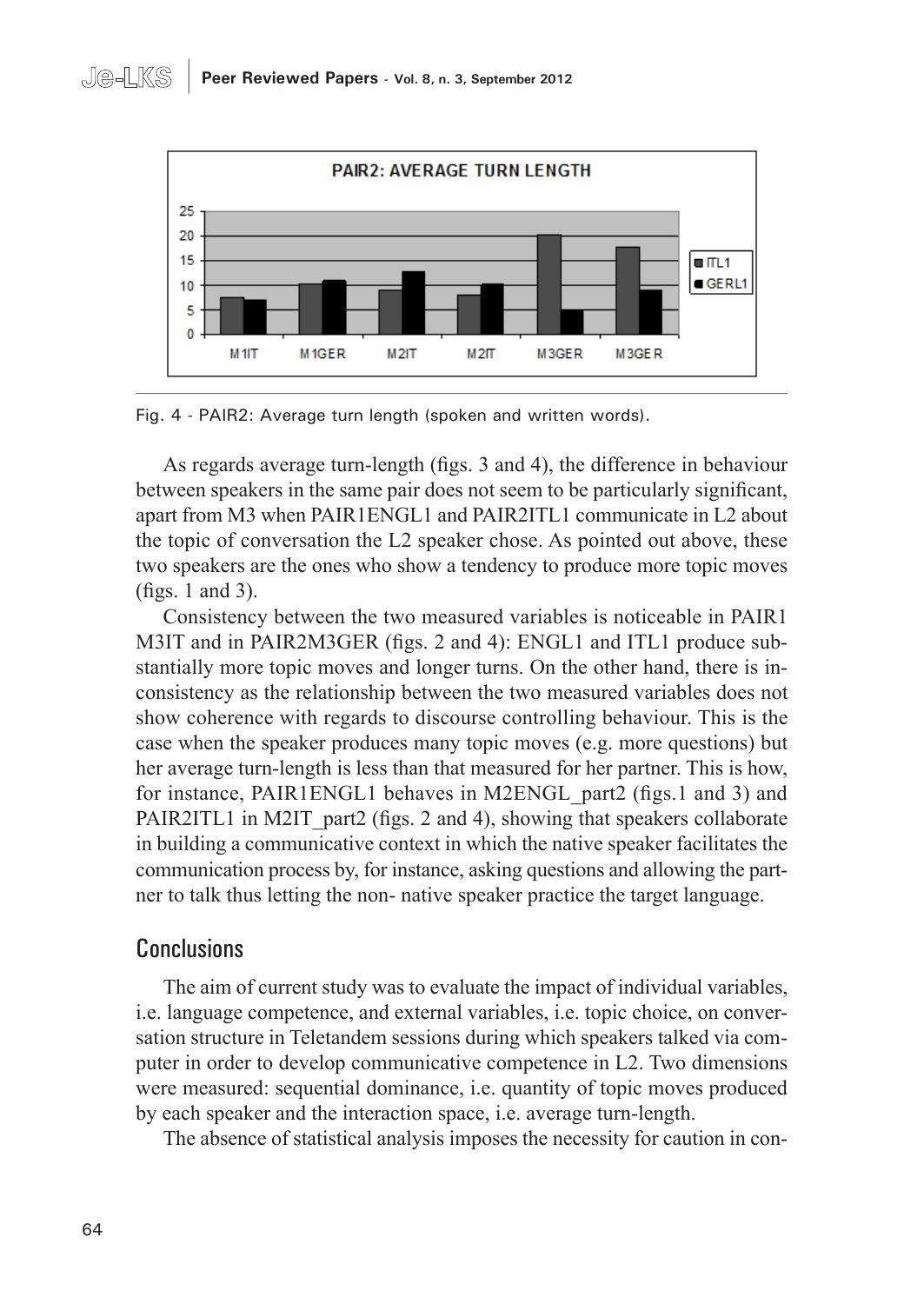sidering this data. Nonetheless, this analysis seems to indicate that individual tendency to control topic conversation flow (as in PAIR2ITL1 and in PAI-R2GERL1) is inhibited when the language of conversation is the partner's L2. In fact, neither speaker talks consistently longer than her L2 partner. On the other hand, speakers show a spirit of collaboration by building a communicative context in which: L2 partners have the opportunity to manage the conversation in terms of topic initiatives and interaction space (e.g. average turn-length for PAIR1M3, PAIR2M2 part1 and PAIR2M3) or L1 speakers produce more topic moves and L2 partners practice the target language during long turns (PAIR1M2; PAIR2M2\_part 2).

Whereas consistency between sequential dominance and average turn-length demonstrates L2 speaker leadership (e.g. M3), inconsistency shows conversation patterns similar to those of an institutional asymmetrical context in which the native speaker acts as a teacher, asking questions and letting the partner practice the target language. Future research will focus on statistical analysis of the data, e.g. using t-tests, and an analysis of each speaker's contribution to the conversation structure by investigating the use of discourse markers (e.g. so, ehm, uhm, okay), i.e. signals the speakers and listeners use to shape the conversation and show their relation towards their interlocutor.

# **REFERENCES**

- Anderson L., Banelli D. (2005), *La commutazione di codice negli incontri Tandem*, in: G. Banti, Marra A., Vineis E. (eds.), Atti del 4° Congresso di Studi dell'Associazione Italiana di Linguistica Applicata: 89-110, Perugia, Guerra Editore.
- Apfelbaum B. (1993), *Erzählen im Tandem. Sprachlernaktivitäten und die Konstructio eines Diskursmusters in der Fremdsprache (Zielsprachen: Französisch und Deutsch)*. Tübingen: Narr
- Bange P. (1992), *A propos de la communication et de l'apprendissage en L2*, notamment dans le forme institutionnelles, Aile, 1, 53-55.
- Brammerts H. (2003), *Autonomous language learning in tandem: the development of a concept*, in: Lewis T., Walker L. (eds.). Autonomous language learning in tandem. Sheffield: 27-36, United Kingdom, Academy Electronic Publications.
- Clancy P. M., Thompson S.A., Suzuki R., Tao H. (1996), *The conversational use of reactive tokens in English, Japanese, and Mandarin*, Journal of Pragmatics, 26, 355-87.
- Gass S. (1997), *Input, interaction and the second language learner*, Mahwah, NJ: Lawrence Erlbaum.
- Hepp A. (2009), *Transculturality as a Perspective: Researching Media Cultures Comparatively*, Forum: Qualitative Social Research 10(1): Art. 26, (33 paragraphs), URL nbn-resolving.de/urn:nbn:de:0114-fqs0901267 (accessed on 9th August,